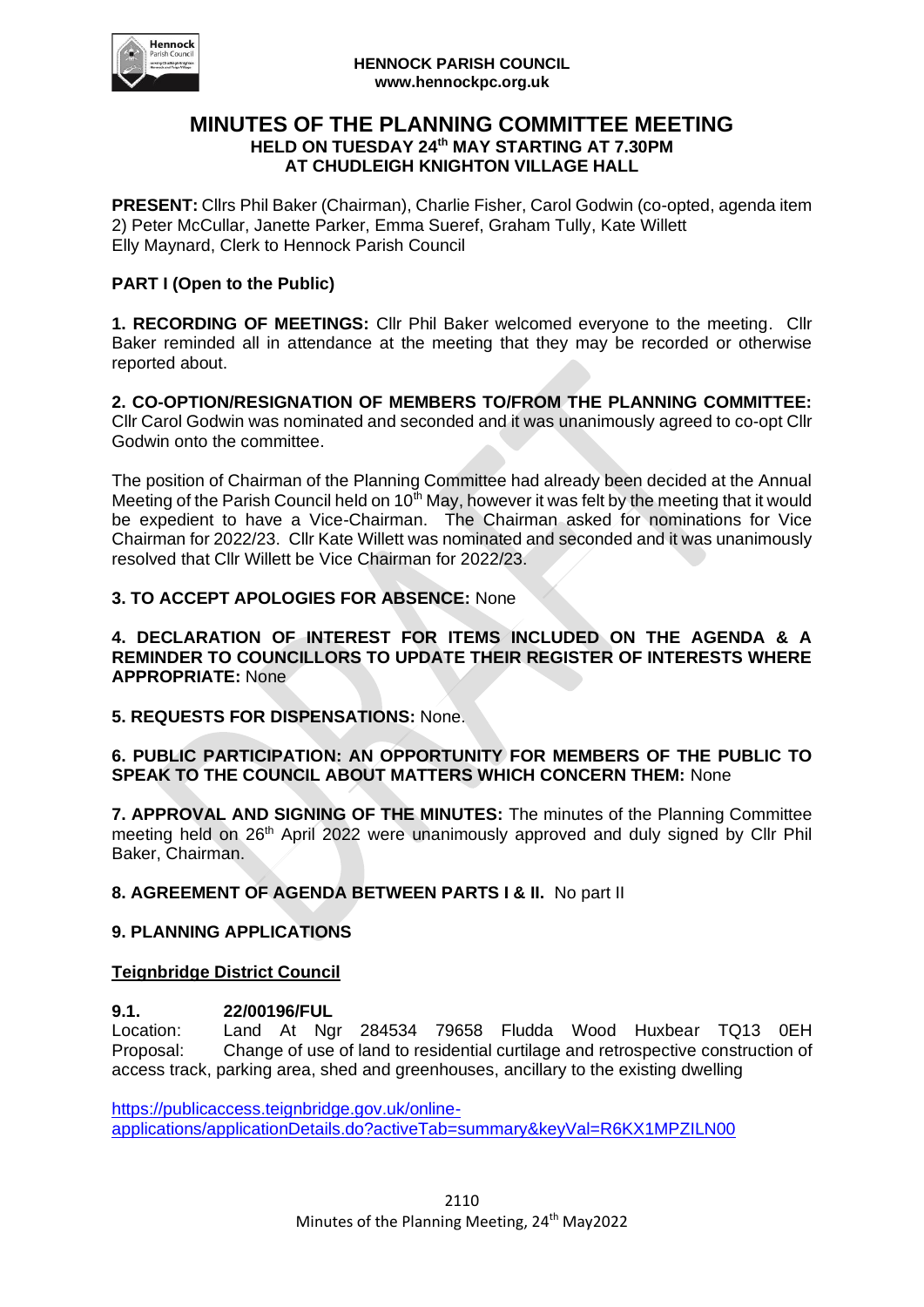

*ACTION - The Clerk was instructed to respond via Teignbridge Planning Portal with the following: Hennock Parish council supports the proposal but notes the large area of curtilage compared to the residential building.*

## **9.2. 22/00741/HOU**

Address: 29 Devon Heath, Chudleigh Knighton, Devon, TQ13 0HA Proposal: Removal of existing ground floor side extension and replace with two storey side extension [https://publicaccess.teignbridge.gov.uk/online-](https://publicaccess.teignbridge.gov.uk/online-applications/applicationDetails.do?activeTab=summary&keyVal=R9Z28PPZKVB00)

[applications/applicationDetails.do?activeTab=summary&keyVal=R9Z28PPZKVB00](https://publicaccess.teignbridge.gov.uk/online-applications/applicationDetails.do?activeTab=summary&keyVal=R9Z28PPZKVB00)

*ACTION - The Clerk was instructed to respond via Teignbridge Planning Portal with the following comment: Whilst Hennock Parish Council supports developments that meet the needs of our residents, we have concerns that this a large development that changes it from a 3 bedroom to 5 bedroom property. We are concerned that will cause a change of street scene and character, plus set a precedent. There is limited parking in this area.*

### **Dartmoor National Park Authority** None

### **10. PLANNING DECISIONS**

### **Teignbridge District Council**

### **10.1 22/00559/HOU**

Location: Stable Cottage, The Red House, Road From Knighton Heath To The Red House Proposal: Single storey side and rear extension Decision: Grant of Conditional Planning Permission

*Our Response: Hennock Parish Council considered this application at its Planning Committee Meeting held at Chudleigh Knighton Village Hall (26/04/22).* 

*Hennock Parish Council supports the proposal and would like the development to keep in mind the current climate emergency in terms of the energy efficiency of the proposed extension.*

### **Dartmoor National Park Authority** None

*ACTION – The grant of conditional planning permission was noted.*

### **11. PLANNING WITHDRAWN** None

### **12. PROGRESS REPORTS FROM THE CLERK FOR INFORMATION AND CONSIDERATION**

### **12.1 21/00016/MAJ**

Address Land To The North Of Apple Tree Close, Chudleigh Knighton , Devon Proposal Outline application for a rural exceptions development comprising up to 40 residential dwellings, associated open space and infrastructure (approval sought for access)

*[https://publicaccess.teignbridge.gov.uk/online](https://publicaccess.teignbridge.gov.uk/online-applications/applicationDetails.do?activeTab=documents&keyVal=QMGX6RPZJ0400)[applications/applicationDetails.do?activeTab=documents&keyVal=QMGX6RPZJ0400](https://publicaccess.teignbridge.gov.uk/online-applications/applicationDetails.do?activeTab=documents&keyVal=QMGX6RPZJ0400)*

2111

Minutes of the Planning Meeting, 24<sup>th</sup> May2022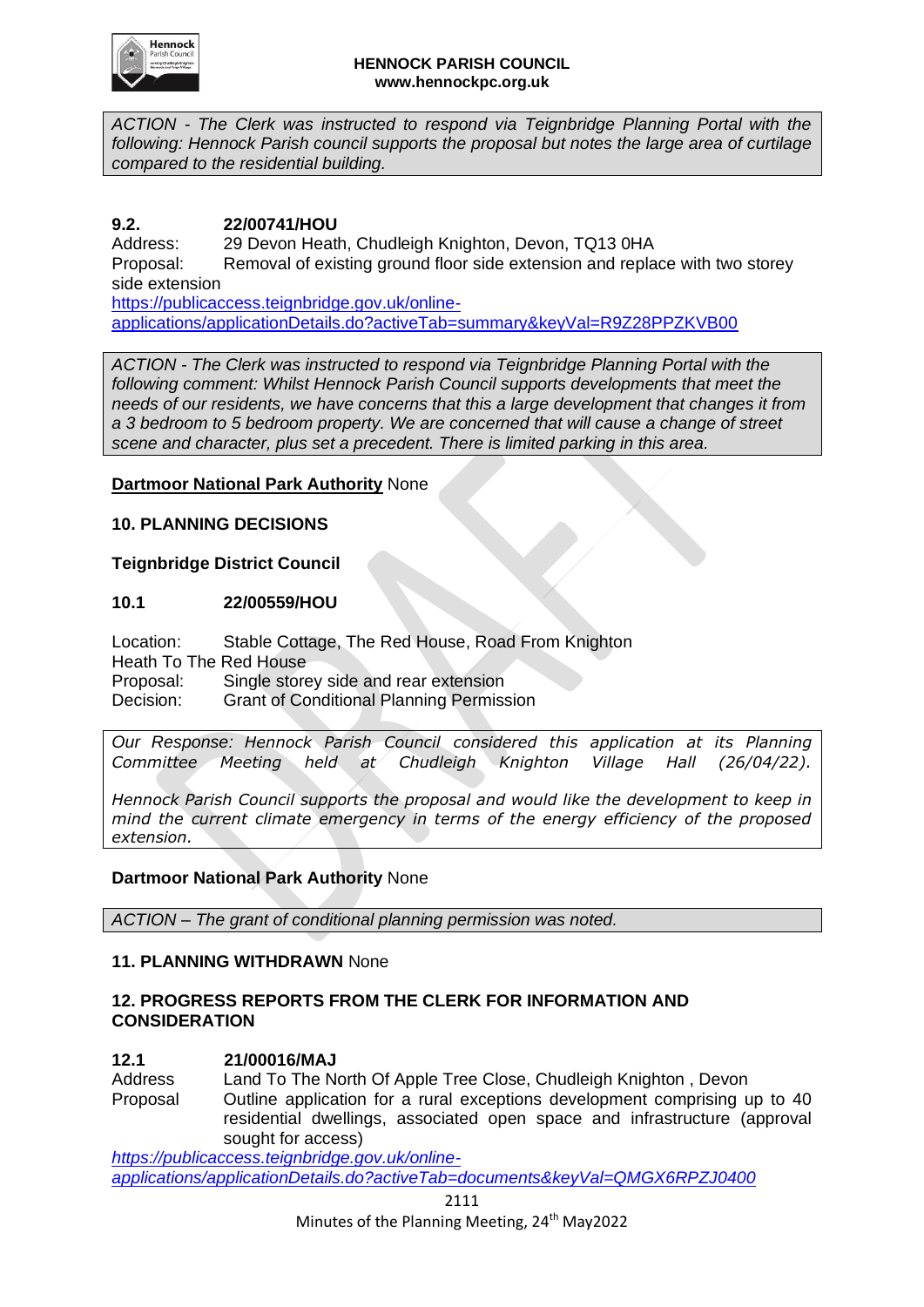

*On Teignbridge Planning Portal, 29/04/22 an agreed extension of time until 27 May 2022.*

*ACTION – The extension of time was noted.*

## **13. TO CONSIDER CORRESPONDENCE RECEIVED**

**13.1 Email from Mary Ridgway, Teignbridge District Council to say her colleague Gwenda Beckley will be taking over as the lead enabling officer for the Tollgate Farm scheme.** 

*ACTION – The email was noted. The Clerk was instructed to invite Gwenda Beckley to our next Planning Committee Meeting.*

### **14. TO CONSIDER CORRESPONDENCE, PLANNING APPLICATIONS AND DECISIONS RECEIVED SINCE PREPARING THE AGENDA.**

### **14.1 Teignbridge's new Planning System – Public Access**

The Clerk informed the meeting that Teignbridge District Council Planning team have emailed her to say that they are changing from their existing Planning Online system to a system called "Public Access" from 25<sup>th</sup> May all documents will be available there. Please note the links on these minutes are for the new system.

*ACTION – The new system called Public Access was noted.*

#### **14.2. Dartmoor National Park's Local Planning Training**

The Clerk informed the meeting that she had provisionally booked 2 places on Dartmoor National Park's Local Planning Training on Thursday 30<sup>th</sup> June, details had been emailed to councillors prior to the meeting.

*ACTION – The Clerk was instructed to find out more details, location and exact timings before confirming which councillors can attend.*

#### **14.3 0199/21**

Location Land adjacent to Barley Park and Lower Town Farm, Hennock 0199/21 Decision Grant of conditional planning permission

*Our Response: Hennock Parish Council considered this application at its planning committee meeting held last night, Tuesday 25th May at Chudleigh Knighton Village Hall. The agent and the applicant both attended the meeting and spoke about the application under agenda item 7 Public Participation, they also answered Councillors' questions. Hennock Parish Council considered the application under agenda item 10.3 and supports the proposal.*

*ACTION – The grant of conditional planning permission was noted.*

**15. MATTERS BROUGHT FORWARD BY PARISH COUNCILLORS**: Cllr Charlie Fisher requested that the Tollgate Farm proposed development should also feature on the agenda each month to note any updates.

*ACTION – The Clerk to include both proposed major developments on the agenda each month i.e Tollgate Farm as well as Apple Tree Close.*